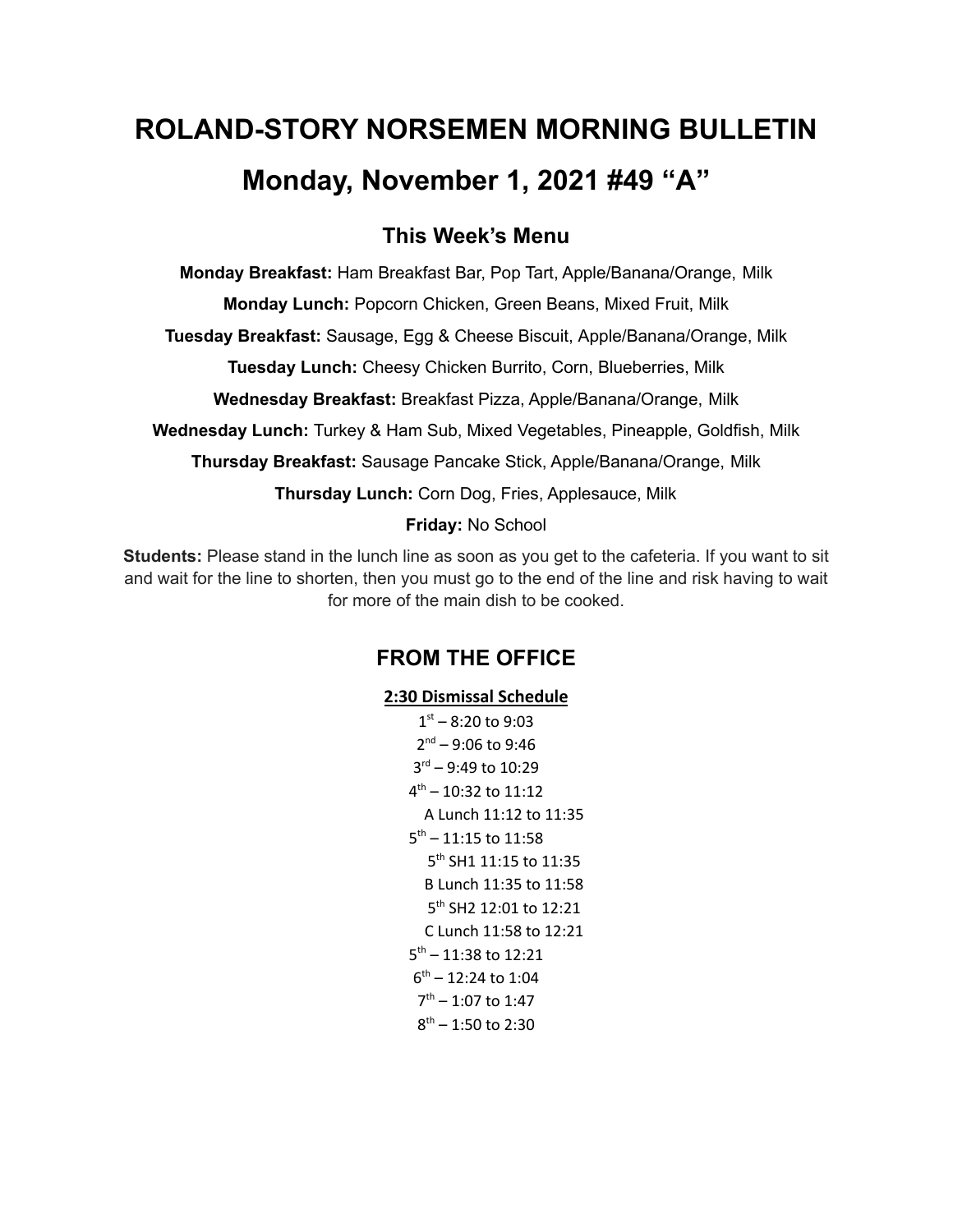**Conferences are Monday, November 1st and Thursday, November 4th.** The website to sign up for a time closed on Sunday. If you missed the chance to sign up, please contact your students seminar teacher to get signed up.

**Want to be a hero? Donate blood!** LifeServe Blood Center will be in the north gym this Tuesday, Nov 2nd, from 9am-2pm. You must be 16 years old and weigh at least 120lbs to qualify. See the flyers around school for the link to sign up, or talk to Mrs. Lettow. Appointments need to be made in advance. Let's roll up our sleeves and save lives, Norse!

# **J-TERM Items [Student](https://drive.google.com/file/d/1h6QugcDvlDevR3f9EywbUQrqVqyCPD5n/view?usp=sharing) J-Term Packet handed out Oct. 26 [Video](https://drive.google.com/file/d/1-IjAQRz891m66mXs_V_s9qC8_1HN0Jw_/view?usp=sharing)**

**Girls Basketball Apparel Order:** [Click](https://rsgbb21.itemorder.com/shop/sale/) Here to order. Deadline is Tuesday November 2nd

**Elementary Book Fair Volunteers:** The Elementary school is looking for volunteers for their book fair. If you need volunteer or silver cord hours sign up for a shift! **<https://www.signupgenius.com/go/20f0b4ba9a92ca5f58-rolandstory>**

## **Haunted High School Tickets now on sale! [Click](https://drive.google.com/file/d/1QQXVvjnwkvK4mkS1QKdNp9LhOMZRHqKl/view?usp=sharing) here for more information**

**Annual Norsemen Baseball Fan Cloth fundraiser is now live.** There are multiple non-sport specific items available for youth to adults. Items will arrive prior to Christmas break, and make for great gift ideas. All orders are done online, and shipped directly to your home. Be sure to utilize the size chart provided on the Fan Cloth website. Link to online store is [fancloth.shop/NLZVR](http://fancloth.shop/NLZVR). To give order credit to a member of the Norsemen baseball team just put in their name at checkout. Deadline for orders will be midnight 11/5. Contact Coach Hill, chill@roland-story.k12.ia.us, with any questions you may have regarding the order.